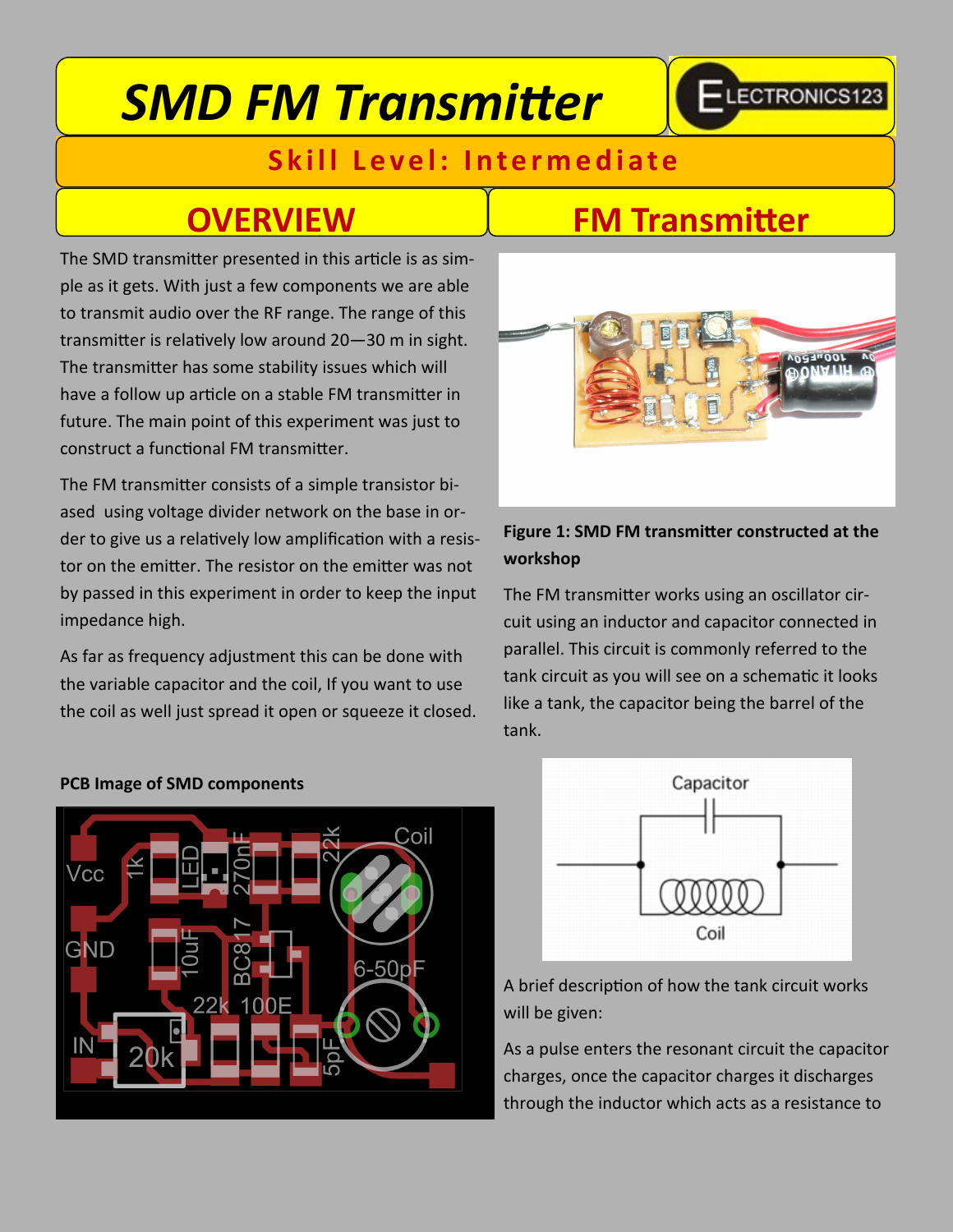To high current surges often called a "choke" but a low resistance to constant current. Ok now since the capacitor is discharging it reaches equilibrium at a stage where both sides of the capacitor are equal in voltage but, the magnetic flux in the inductor still exists. This concept was described in the joule thief. So the magnetic flux forces current flow in the inductor to exist even after equilibrium has been reached. This action causes the capacitor to charge now with the reversed voltage one could see it as an AC wave form.

This cycle continues till the internal resistances and power losses deprive the oscillation of all energy, Essentially the frequency is in the MHz range it could also be in kHz or Hz depending on inductor and capacitor values but we want the frequency to fall under the RF range which will help us create electro magnetic emissions that will carry our analog audio.

The charge time of the inductor and capacitors are used to work out a frequency, but luckily this has all been narrowed down to a formula we can use if the inductance value is known. The formula can be manipulated mathematically to calculate any one unknown weather you would like to find inductance, capacitance or frequency.

### **Hz = 1/(2∏ sqrt(LC))**

**sqrt = Square Root**

- **L = Inductance (H, Henries)**
- **C = Capacitance (Farads)**

You do not have to use the formula any where unless you interested at designing a transmitter for different frequencies. If so be aware of the local laws the last thing you would want to do is wander onto military air space. And yes they will find you!

### **MICRO PHONE**

The transmitter can work with a microphone with a preamplifier circuit and the removal of a few components. The circuit will require an extra transistor which will be used for the amplifying stage. An article will be written on how to create a small signal amplifier. Once again an OP-AMP can be used instead but the transistor circuit works just as well.

#### **TROUBLE SHOOTING:**

Transmitters in general are tricky to build as you could sit for hours trying to tune it in not knowing weather you have a working circuit or a complete wrong frequency on the transmitter.

\_\_\_\_\_\_\_\_\_\_\_\_\_\_\_\_\_\_\_\_\_\_\_\_\_\_\_\_\_\_\_\_\_\_\_\_\_\_\_\_\_

One way to test this is find a station on the radio where there's no radio station but you hear noise.

This will be a starting point, from here switch four transmitter on adjust the coil or capacitor in my case I had to split the windings a bit as I fell out of the radios searching range. Do not do an auto search chances are you wont find your signal.

Carry on adjusting till you hear your music playing or if you hear noise on the radio that only occurs when you touch or adjust something on the transmitter. This is a good sign and just fine tune the transmitter or radio. If your sound is distorted adjust the potentiometer on the transmitters input or lower your input signals volume by the source.

The other easy way is to use an RF lab to test the circuit unfortunately this costs quite a lot to set up so the above would be suggested.